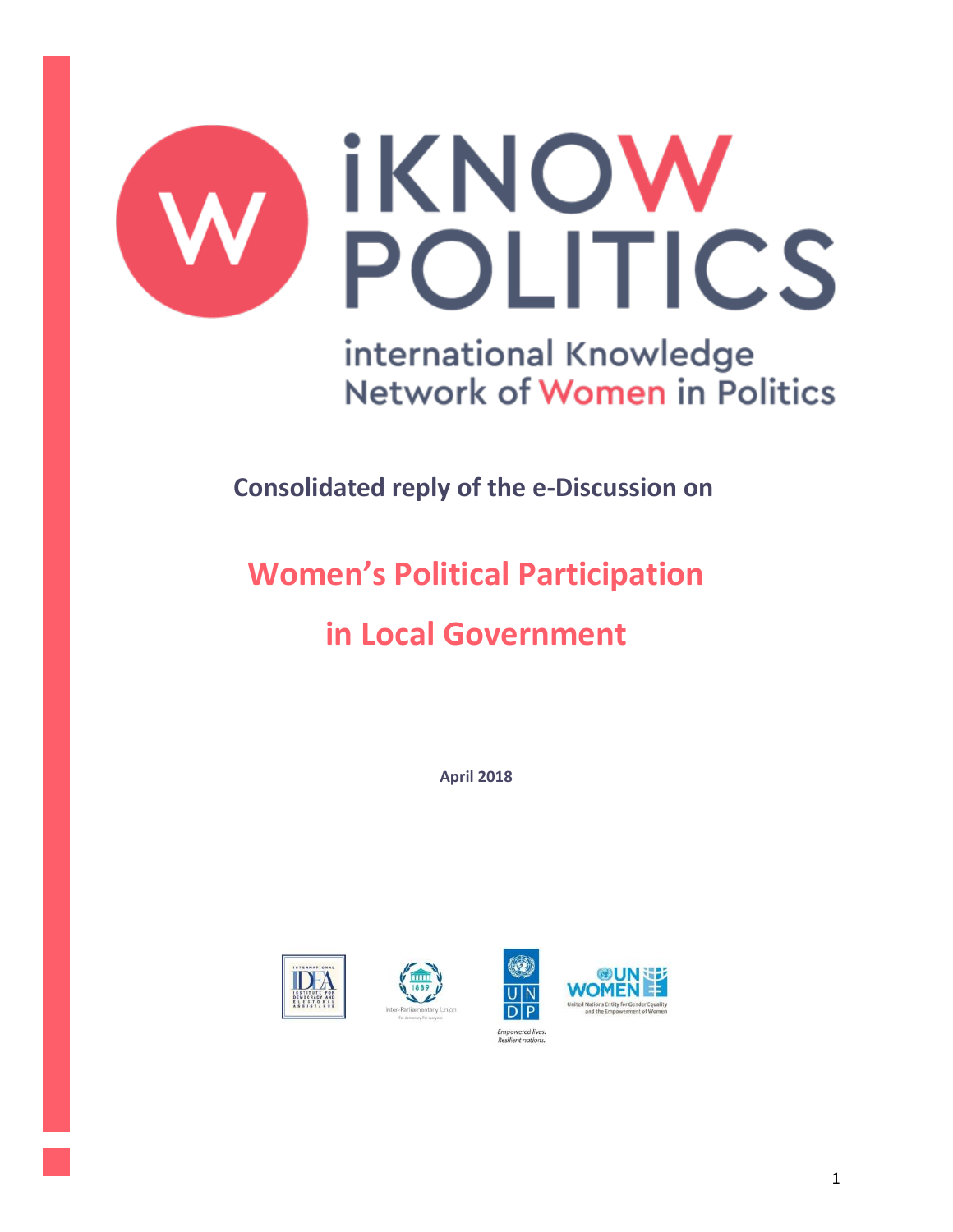# LAUNCHING MESSAGE

The under-representation of women at any level of governance and decision-making results in a democratic deficit. It has been proven time and again that diverse groups make better decisions. This is particularly true when it comes to a task as challenging as representing the interests of citizens at the local level. Often influencing policies in housing, security, transport, and the economy, local government makes important decisions that affect the lives of women and men. Women's equal participation and representation in local decision-making processes is critical for prioritizing women's practical needs and issues in local governments' agendas and for localizing [the Sustainable Development Goals](http://www.un.org/sustainabledevelopment/sustainable-development-goals/) (SDGs). Gender-balanced local councils may be an important step in helping to attain gender balance at the national levels.

Although some countries have information on how many women and men are local councilors and mayors, a standardized system to provide comparable statistical evidence across all countries and regions has been missing until recently. Some reasons for this are the vast number of local governments and the diversity of their structures worldwide. The methodology of the new SDGs indicator on the 'proportion of seats held by women in local governments' (5.5.1b) developed by [UN Women](http://www.unwomen.org/en) provides a model on how to generate comparable data across countries. The harmonized measurement and reporting of data for the SDG indicator 5.5.1b will enable to build the first global measurement of the proportion of women in local governments. This will generate strong statistical evidence that will help to raise awareness and accelerate progress on a range of aspects of women's political participation.

In addition to measuring numbers, further information is needed on strategies to elect more women at the local level. With the focus of the 2018 [CSW](http://www.unwomen.org/en/csw/csw62-2018) revolving around achieving gender equality and the empowerment of rural women and girls, iKNOW Politics and its partners are convening this e-Discussion from February 2 to March 8, 2018 to seek input from politicians, experts, practitioners, and researchers on the challenges and opportunities for women's representation in local government and its role in helping achieve gender equality and empower women at the local level.

#### **Questions:**

- 1. What are the challenges that hinder women's political participation and representation at the local governance and decision-making level? Are they any different from the challenges women face at the national level?
- 2. What are the good practices that help advance women's political participation and representation at the local level? What is the role of political parties in supporting women's engagement in local politics?
- 3. Do you know of any programmes or structures that support women elected at the local level to become leaders at the national level? Please share examples.
- 4. What can local government do to achieve gender equality and empower rural women and girls?

## **CONTRIBUTIONS**

The e-Discussion on [women's political representation and participation at the local level](http://iknowpolitics.org/en/discuss/e-discussions/womens-participation-local-government) was launched on 2 February 2018 in Arabic, English, French and Spanish and ended on 8 March 2018. Twenty-four participants from Sub-Saharan Africa, the Arab region, Asia, the Americas and Europe engaged in the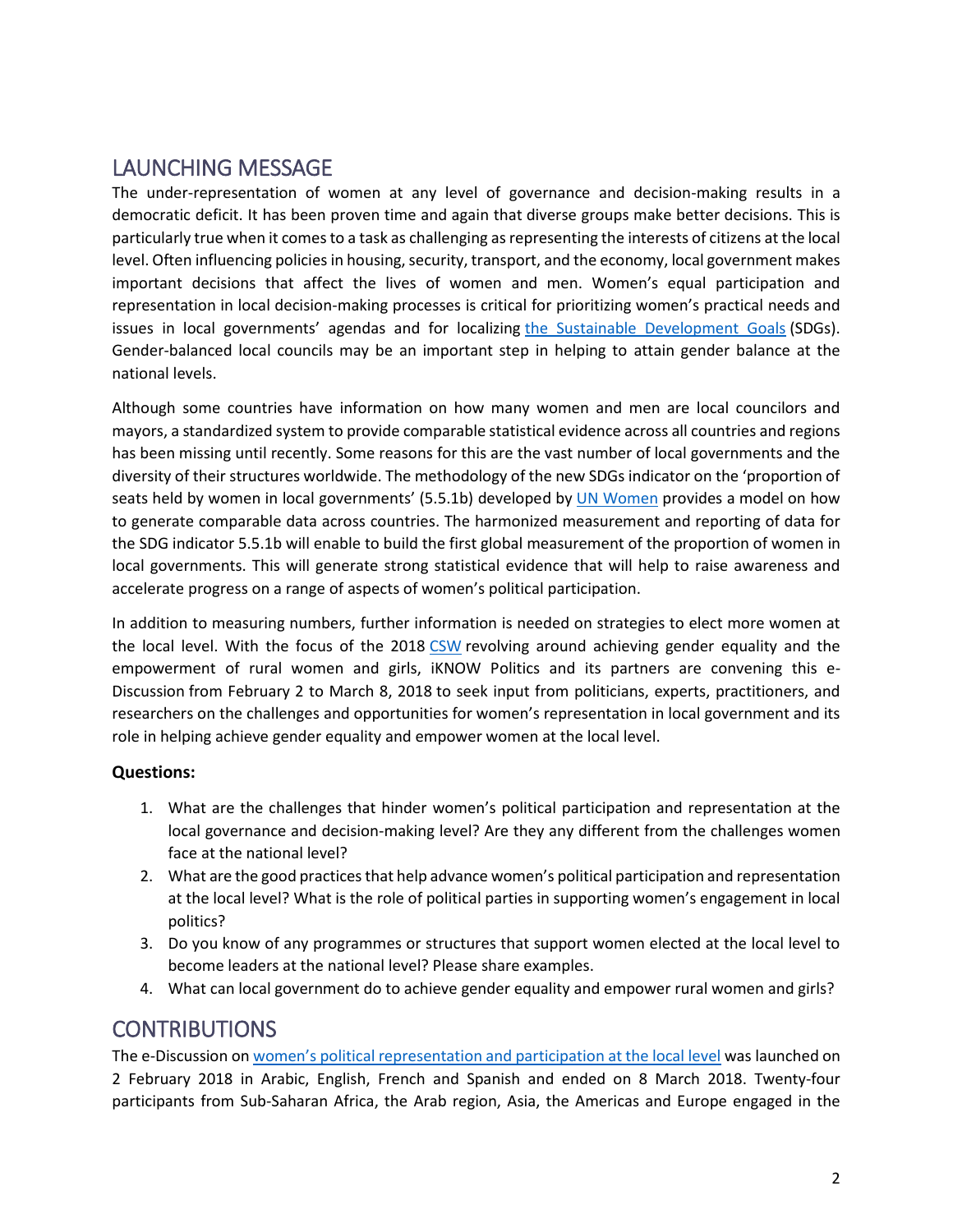online debate and submitted contributions. The e-Discussion gathered twenty contributions in English, three in French and one in Spanish by:

- 1. [Dr. Santosh Kumar Mishra,](http://iknowpolitics.org/en/comment/19170#comment-19170) Technical Assistant, Population Education Resource Centre (PERC), Department of Continuing and Adult Education and Extension Work, S. N. D. T. Women's University, Mumbai, **India**
- 2. [Dr. Malliga Och,](http://iknowpolitics.org/en/comment/19171#comment-19171) Assistant Professor in the Global Studies and Languages Department at Idaho State University focused on women in conservative parties, **USA**
- 3. [Agripinner Nandhego,](http://iknowpolitics.org/en/comment/19181#comment-19181) Programme Specialist Political Participation and Leadership, UN Women Uganda, **Uganda**
- 4. [Abosede George-Ogan,](http://iknowpolitics.org/en/comment/19182#comment-19182) Chief Facilitator at WomeninPoliticsNG, **Nigeria**
- 5. [Ionica Berevoescu](http://iknowpolitics.org/en/comment/19183#comment-19183), Policy Specialist on women's participation in local government, UN Women, **USA/International**
- 6. [Kadidia Doumbia,](http://iknowpolitics.org/en/comment/19185#comment-19185) Specialist in Gender and Education, DC Human Rights Liaison and former Grassroots Coordinating Committee co-chair for the Democratic Party in the Washington DC area, **USA**
- 7. [Sifisosami Dube,](http://iknowpolitics.org/en/comment/19190#comment-19190) Head of Programmes, Gender Links, **South Africa**
- 8. [Lynda Umeh,](http://iknowpolitics.org/en/comment/19200#comment-19200) Entrepreneur in the ICT Sector, **Nigeria**
- 9. [Racheal Namono,](http://iknowpolitics.org/en/comment/19207#comment-19207) woman councilor in Makindye Division, **Uganda**
- 10. [Alejandra Fleischer,](http://iknowpolitics.org/es/comment/19201#comment-19201) Retired Teacher, **Argentina**
- 11. [Dewi Yuliani,](http://iknowpolitics.org/en/comment/19175#comment-19175) online user, **Indonesia**
- 12. [Dr. Indra Biseswar,](http://iknowpolitics.org/en/comment/19180#comment-19180) Coach and Gender Consultant, **Netherlands**
- 13. [Margarita Alonzo,](http://iknowpolitics.org/en/comment/19209#comment-19209) Deputy Chairwoman, TODOS Political Party, **Guatemala**
- 14. [Betty Ethel Naluyima,](http://iknowpolitics.org/en/comment/19211#comment-19211) Vice Chairperson of Wakiso District, **Uganda**
- 15. [Hon Mary Patricia Ouma,](http://iknowpolitics.org/en/comment/19213#comment-19213) Homabay county, **Kenya**
- 16. [Karma Dema,](http://iknowpolitics.org/en/comment/19214#comment-19214) Project Coordinator at International IDEA, **Bhutan**
- 17. [Phinah Patience Chima,](http://iknowpolitics.org/en/comment/19215#comment-19215) **South Africa**
- 18. [Iruza Kakava,](http://iknowpolitics.org/en/comment/19216#comment-19216) City Councilor in the Municipality of Zugdidi, **Georgia**
- 19. [Richard E. Banda,](http://iknowpolitics.org/en/comment/19217#comment-19217) **Malawi**
- 20. [Maria E. Auma,](http://iknowpolitics.org/en/comment/19218#comment-19218) **Uganda**
- 21. [Samia Zaouali,](http://iknowpolitics.org/fr/comment/19206#comment-19206) political and civil society activist, first Tunisian woman to be campaign president, **Tunisia**
- 22. [Keita Domani Doré,](http://iknowpolitics.org/fr/comment/19210#comment-19210) Local Councilor, President of the political movement " la Guinée Audacieuse", and former minister, **Guinee**
- 23. [Moufida Oueslati,](http://iknowpolitics.org/fr/comment/19212#comment-19212) Policy Advisor, Tunisian Active Network for Social Accountability, **Tunisia**
- 24. [Kunzang Lhamu,](http://iknowpolitics.org/en/comment/19219#comment-19219) National Commission for Women and Children, **Bhutan**.

# DISCUSSION SUMMARY

iKNOW Politics and its partners thank their followers for taking the time to participate in this e-Discussion and share experiences, practices and recommendations. The contributions are summarized below.

**1. What are the challenges that hinder women's political participation and representation at the local governance and decision-making level? Are they any different from the challenges women face at the national level?**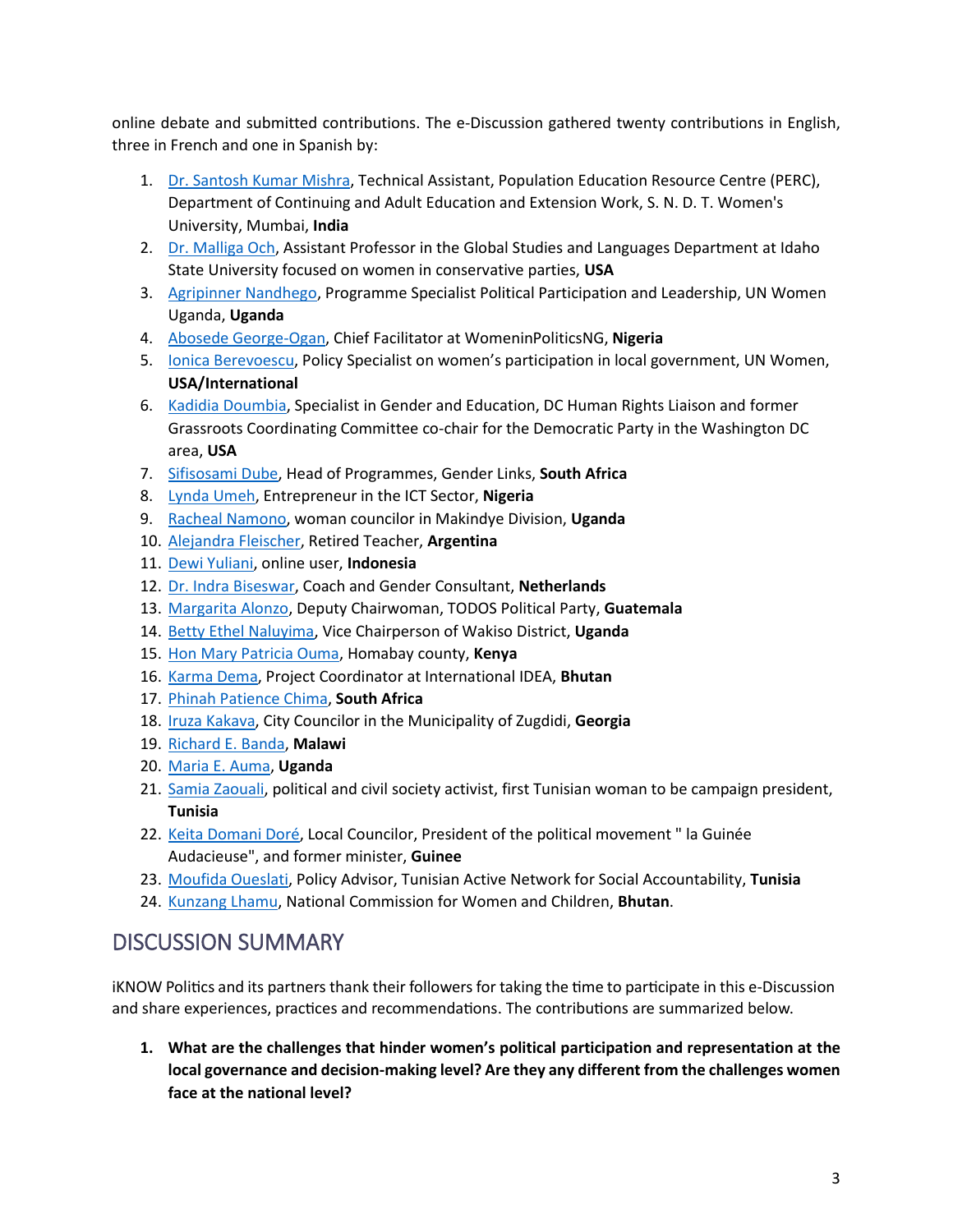Women's representation in local government is measured by one of the new indicators set to monitor the achievement of the SDGs, namely SDG indicator 5.5.1b on the proportion of seats held by women in local government. The development of the indicator, led by UN Women, is a key step in measuring, understanding and improving women's political participation at the local level. Although some data on women's representation in local government have already been produced by many countries, the indicators used for data dissemination varied and, occasionally, included data of limited quality. While this past work played an important role in making the underrepresentation of women in local government visible, it is important that from now on, the new indicator is consistently used. Consistency in collecting and reporting data will enable sound comparisons across countries and computations of global and regional averages of women's representation in local government.

SDG indicator 5.5.1b was designed to measure the proportion of elected positions held by women in local councils or equivalent deliberative bodies of local government in a simple, clear and cost-effective way. The primary source of information is administrative data based on electoral records produced and upheld by Electoral Management Bodies or equivalent bodies tasked with organizing elections at the local level. However, it is also important that the SDG indicator 5.5.1b is complemented by additional data on women's political participation. For instance, countries are also recommended to collect and disseminate data on women's representation among voters and candidates in local elections, members of local executive bodies, and leadership positions in local government (such as mayors and council heads). This additional statistical information can contribute to understanding the challenges women face in politics at the local level and supporting better-informed national policies and practices.

All contributors agree that women face a myriad of challenges that prevent them from full and equal political participation and representation at the local level. The most common are:

- 1. Negative cultural perceptions and attitudes about women in leadership
- 2. Violence against women in politics
- 3. Lack of education and training
- 4. Lack of access to knowledge and support networks
- 5. Discriminatory election systems and processes
- 6. Lack of financial resources

After the first local government elections in **Bhutan**, for example, the National Commission for Women and Children (NCWC) conducted a national study in 2012 to identify the challenges and barriers to women's political participation and concluded that they are mainly linked to low levels of female literacy and training, traditional gender roles and stereotypes, gender-neutral electoral processes, low selfesteem and functional literacy requirements among women to qualify as candidates.

Contributors point out that women are subject to strong discrimination coming from deeply rooted patriarchal attitudes and practices. In patriarchal societies, there is a widespread belief that the public space is not meant for women and that by nature they cannot be good leaders. These perceptions are stronger in local level politics, making it hard for women to contest and take up leadership positions. The lack of support from mostly men family members for women aspiring to political positions demotivates, and in some cases forbids, women from running for office. In many societies, men have the power to refuse their wives' involvement in politics because it is perceived as challenging traditional power relations inside and outside the home and a threat to conservative norms the status quo. In **Uganda** for example, this practice is common and is often backed with claims that women might become "promiscuous" once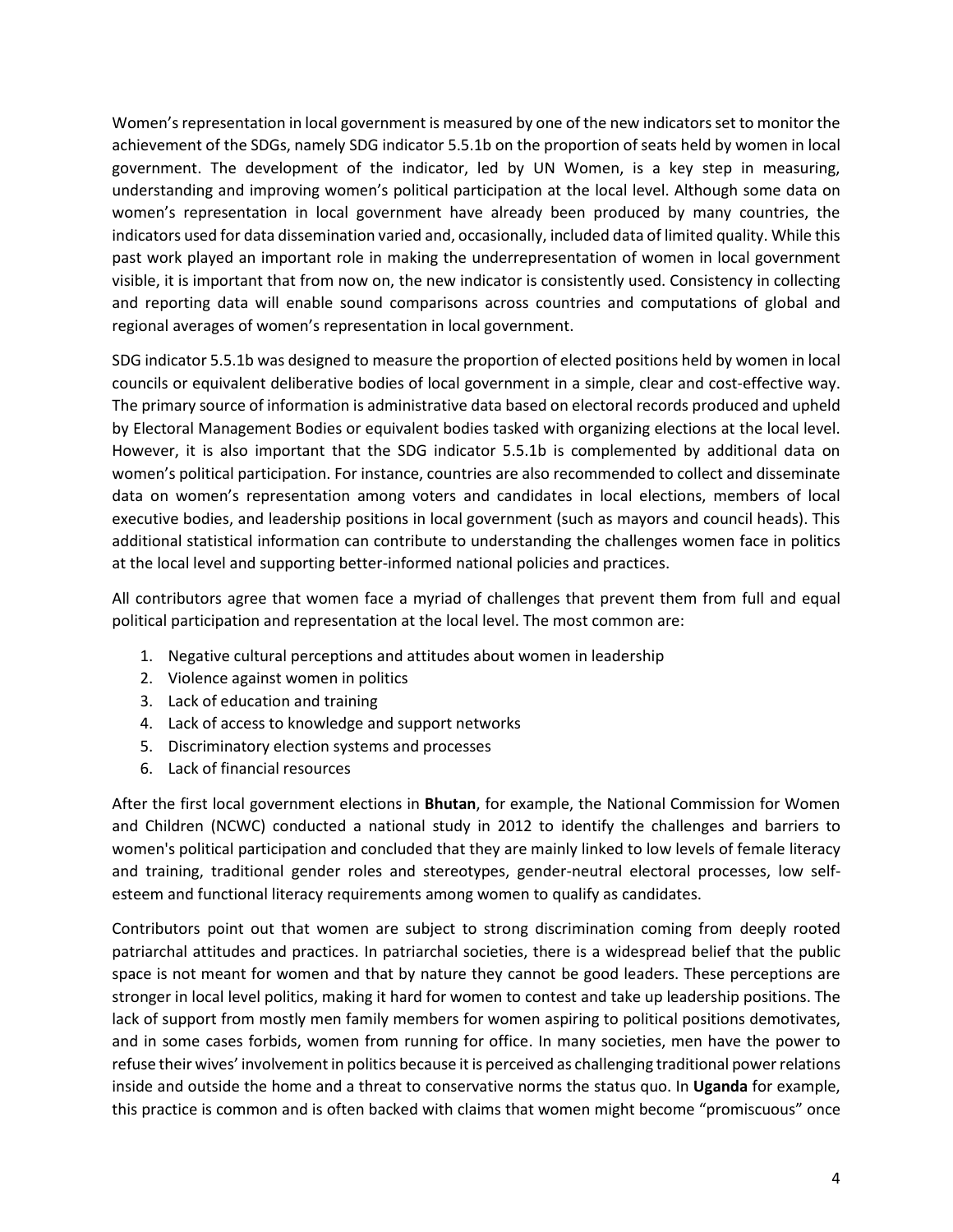they are given liberty to be active in the public space. In **Kenya**, political participation and representation at the local level is particularly difficult for women in some areas because unlike men, women of certain tribes usually marry outside of their clan and consequently live their adult lives away from the clan into which they were born. Given that locally elected officials typically only get support from the community chiefs if they are native to the community, most married women are disadvantaged.

Another challenge that participants mention is violence against women in politics (VAWP). UN Women and UNDP report that almost universally, the increase in women's political representation has been in correlation with the rise in acts of VAWP. There is widespread harassment, intimidation and sexual and physical violence against women in public life. In some extreme cases, women politicians were assassinated for exercising their political rights. <sup>1</sup> A contributor from the **United States** shares that the regular attacks that target women politicians and their reputations by spreading rumors, usually based on false assertions, often lead to withdrawal from political life. In **Guatemala**, women in politics are frequently subject to unusual public scrutiny and analysis of their appearance and personal life traits, rather than their qualifications and political initiatives. In **Nigeria**, women are typically advised against standing for election and told they cannot withstand the pressure of local politics, as it usually entails violent attitudes and aggressions. Women are often intimidated, threatened and even in some cases attacked by men who feel challenged by their presence and engagement. A contributor from Nigeria recalls encountering a woman who was asked to provide sexual favors if she wished to progress within a political party and run for a local government office.

The lack of adequate education and professional training is another powerful factor preventing women from actively participating in local politics. In **Bhutan** for instance, all local government candidates must qualify and pass the Basic Functional Literacy Test (FLT) established by the Election Commission specifically for local government elections. Considering that literacy rates for women are 60% in urban areas and 29% in rural areas compared to 80% in urban areas and 57% in rural areas for men, women clearly face a barrier accessing the electoral process. Today, only 8.3% of parliamentarians and 11.6% of local councilors in Bhutan are women. With 23 spoken languages in **Guatemala**, the lack of formal education in rural areas creates an insurmountable barrier for women who do not speak the national language, which is necessary in politics. A political party leader from Guatemala who has spent the last five years traveling across the country to build her party's base shares that, in her experience, access to information and supportive networks are the most critical perquisites for women's political participation and that the lack thereof is harmful not only to women but to the whole society. She adds that economic independence and access to campaign finance is another big challenge for women in politics in Guatemala.

Women are disproportionately subject to discrimination, exploitation, and poverty. They often take on insecure and low-paid jobs, and rarely occupy senior and leadership positions. With less access to property and capital, and because women typically take on most household work, they have much less time and resources to pursue a political career than men. Therefore, women generally have less access than men to the necessary funds for seeking party nominations and competing in elections. In the **United States** for example, running a local election campaign is excessively expensive. In California, a contributor reports that a state legislature race can cost up to one million dollars. The same is true for mayoral races in cities and can go even higher in major ones. This is even more exacerbated at the national level; to successfully

 $\overline{\phantom{a}}$ 

<sup>&</sup>lt;sup>1</sup> Preventing violence against women in elections: A programming guide. UN Women and UNDP, 2017. Available here.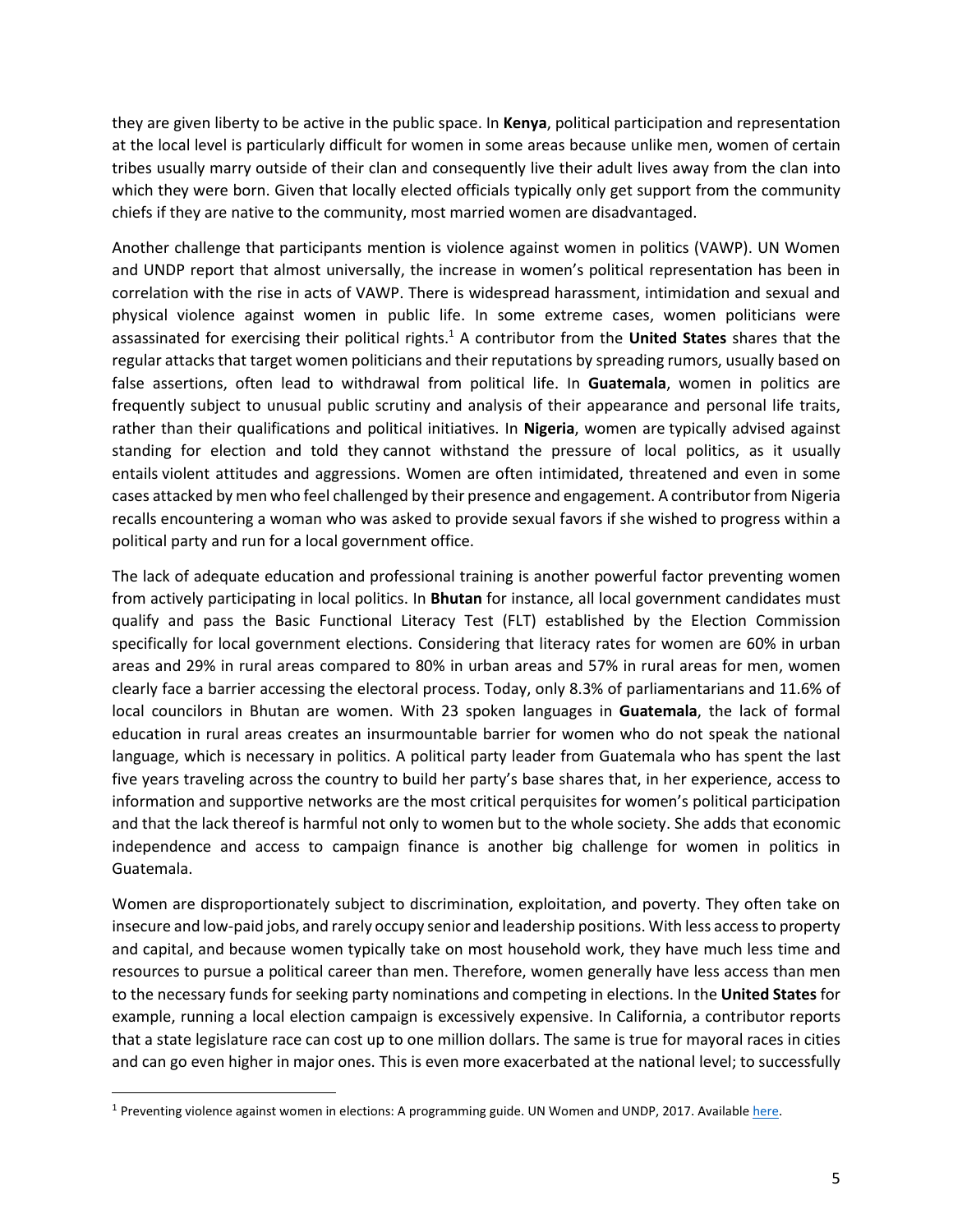run for Congress, candidates spend an average of \$1.3 million USD for a seat in the House and \$10.4 million USD for a seat in the Senate.<sup>2</sup>

Although participants agree that the challenges women face entering politics are the same at the local and national levels, they argue that they tend to be inflated at local level because factors like lack of education and financial resources and patriarchal attitudes tend to be stronger in rural areasthan in urban ones. Furthermore, it is agreed that women's participation and representation at the local level, or the lack of thereof, has a direct effect on participation and representation at the national level because political parties tend to turn to their locally elected members to identify and recruit candidates for national elections.

### **2. What are the good practices that help advance women's political participation and representation at the local level? What is the role of political parties in supporting women's engagement in local politics?**

Between 2013 and 2017, several national consultations and conferences on women in politics were held in **Bhutan** to take stock of the opportunities and challenges women face and identify practices to enhance women's participation. As a result, a Draft National Plan of Action to Promote Gender Equality in Elected Office (NPAPGEEO) was developed. It includes reviewing and revising existing legislation, policies and practices that deter women's participation. It recommends the drafting of a Gender Equality Policy which would address gender equality gaps through methods such as temporary special measures (TSMs), as well as raising awareness and supporting the creation of a level playing field by addressing gender differences. Support systems and services include child care creches in elected offices, workshops and media programs that portray women leaders as role models, identifying and training aspiring and potential women candidates, and training and capacity building programs for elected women.

TSMs in the form of quotas for women have proven time and again to be effective tools in increasing women's participation and representation. For example, a contributor from **Tunisia** shares that the upcoming municipal and regional elections in May, the country's first since the beginning of the Arab Spring, will ensure groundbreaking parity in local government bodies due to legislated "vertical and horizontal" parity on candidate lists. In comparison, the strictly vertical parity requirement for candidate lists in the parliamentary election only resulted in about 31% female representation in the Tunisian parliament, despite expectations that parity would result in at least 50% women's representation. This was mainly due to the tendency of political parties to nominate only men as heads of lists, usually the most winnable position, across numerous competing political parties. Another example of a legislated quota appears in the Local Government Act of **Uganda**, which establishes a one-third minimum representation of women at the local level. This has contributed to the increased representation of women at the local level by 45.7%. In contrast, for positions where there is no affirmative action policy in Uganda, women's participation remains low. The position of District Chairperson is a good example as women only occupy 1% of the seats in the absence of a quota. On the impact of legislated quotas, a contributor from **Nigeria** points to many inconsistencies between laws and reality, stressing the

 $\overline{\phantom{a}}$ 

<sup>&</sup>lt;sup>2</sup> Center for Responsive Politics, 9 November 2016: <u>opensecrets.org/news/2016/11/the-price-of-winning-just-got-higher-</u> [especially-in-the-senate/](https://www.opensecrets.org/news/2016/11/the-price-of-winning-just-got-higher-especially-in-the-senate/) *(accessed on 4 April 2018).*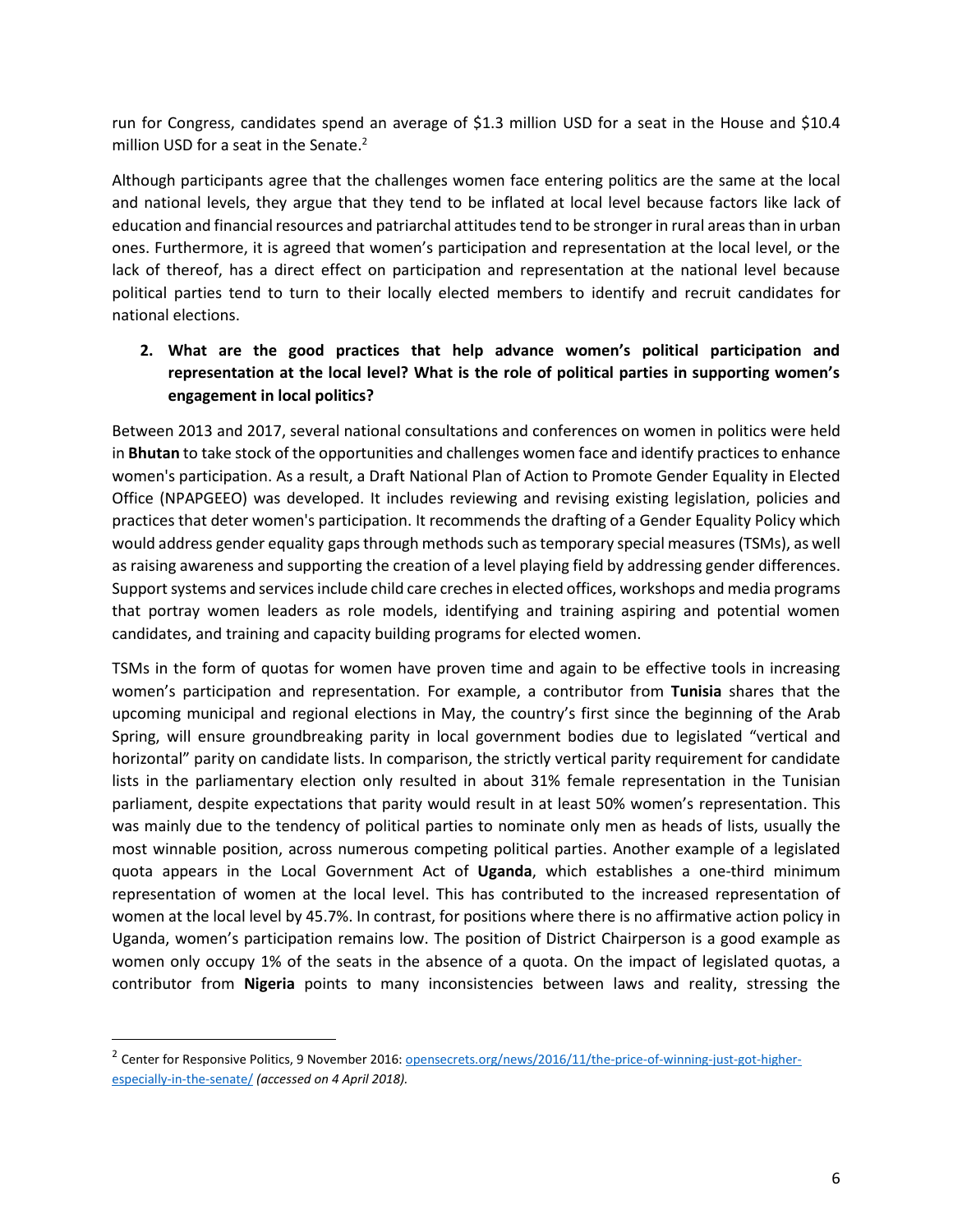importance of government and electoral management body involvement to ensure quotas are respected and properly implemented.

All contributors agree that candidate trainings are essential to increasing the number of women running for local government positions and their chances of being elected, as well as for enhancing their contributions once in office. In **Uganda**, UN Women supports partners to identify aspiring women candidates one to two years before local elections and train them in campaign management, public speaking and media engagement. These trainings enable women to build self-confidence to overcome campaign challenges. Many women who have gone through these trainings have successfully run and won elections against established male contenders. Citing the example of the recently launched incubator for women in politics in **Belgium** launched by the local counselor Assita Kanko, called *Polin*, communal councilor and former minister Keta Domani Doré announces a similar initiative to establish an incubator to train women for political office in **Guinea,** named POGUI, in collaboration with the National Democratic Institute (NDI). In the same spirit, active mentoring and grooming can go a long way in advancing women's political participation and representation. Exposing aspiring women candidates, especially young women, to successful role models from their community gives them direct access to real-life experiences and valuable advice and lessons applicable to their contexts. Proper coaching and orientation would progressively lead to the role model effect of attitudinal changes towards women in leadership positions, while also preparing young women to be more active in politics.

Such good practices can only reach their full potential if political parties are genuinely on board with promoting women's political participation. In most countries, the success rates of independent candidacies is still a mirage, and aspiring candidates can only seriously contest in elections under the banner of a political party. Political party leaders are key to determining who represents the party in elections. A contributor shares that in **Suriname** for instance, a young chairperson of an opposition party was advocating to integrate a gender policy in the party program, but the party elders were not convinced and blocked the initiative. It is essential that political parties standing for elections are challenged with questions on how they aim to tackle gender inequality in their constituencies and be pushed to commit to take up a gender policy as part of their program. There are many political parties that have active women members, but who fail to put forward women candidates during election times. There are also political parties that place women on the candidate list for election but do not have a gender policy in their party program, limiting their actions to tokenistic gestures. Political parties can support women's representation by allocating a minimum of elective seats to women, or having less demanding financial requirements for women candidates. This will encourage more women to run, and enable their election.

As mentioned above, one of the main challenges hindering women's political participation at the local level is the widespread negative cultural perceptions and attitudes about women in leadership. To change this, awareness raising and sensitization campaigns are essential. In **Uganda**, UN Women supported civil society organizations (CSOs) in conducting community awareness sessions to sensitize people about the importance of women's participation in politics. This helped change some of the negative perceptions slowing down women's access to leadership roles. Prior to the 2016 elections in Uganda, UN Women supported a media campaign called "minibus" that involved dialogue on women's leadership in public transportation. The follow-up assessment of this program revealed that it reached many people and positively impacted on their perception of women's leadership. CSOs are essential partners in promoting such efforts. In **Bhutan**, DANIDA and the [Bhutan Network for Empowering Women](http://www.bnew.bt/) (BNEW) were instrumental in reaching out to women at the local level and sensitizing them about their rights, and the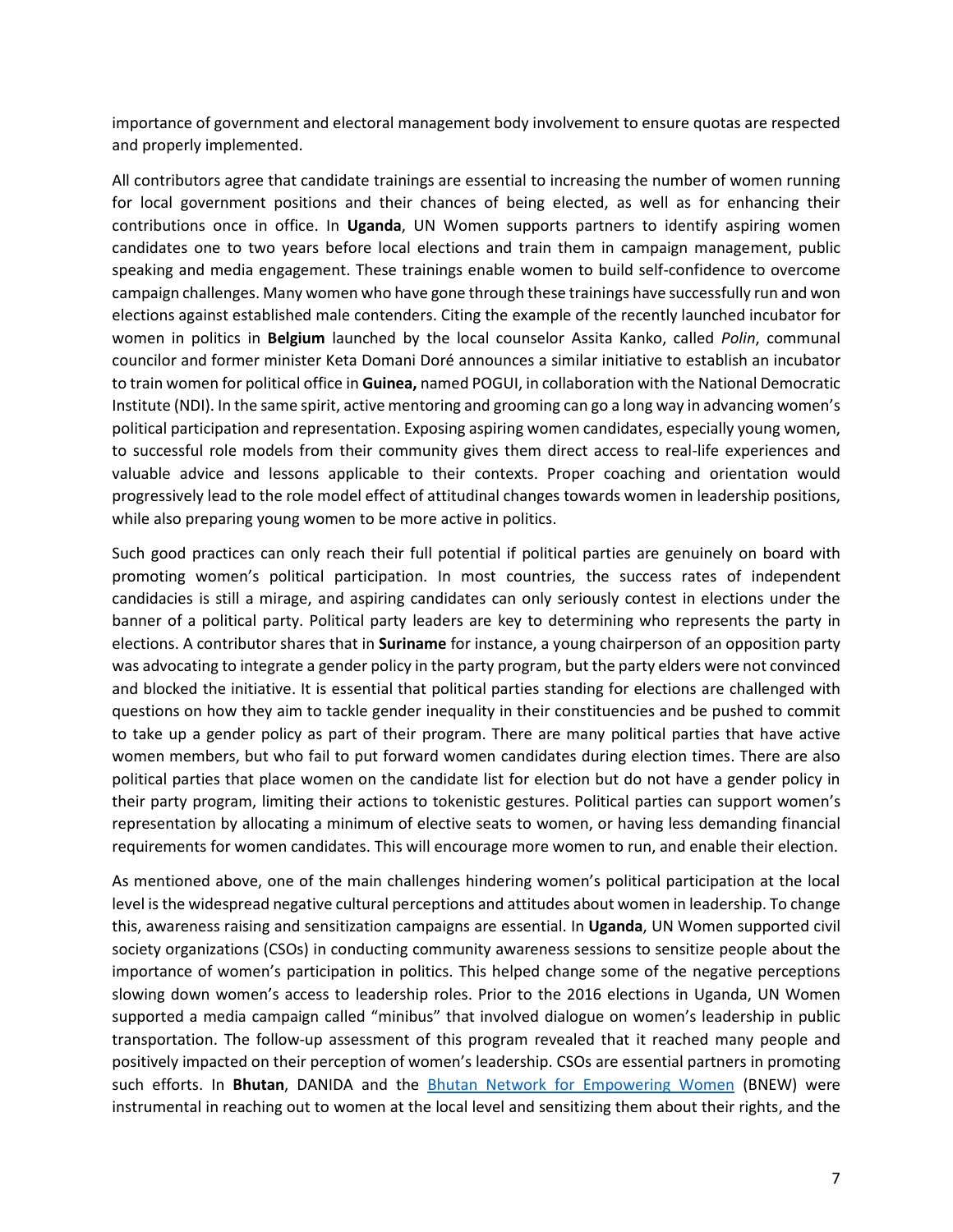roles they could play in political and public life. They offered training and mentoring programs to build women's confidence and skills to compete in elections. CSOs have also provided platforms for elected women to network and receive guidance on communication skills and public exposure. Women's networks can play an important role in supporting and inspiring women's engagement in local politics. For example, the Commonwealth Local Government Forum (CLGF) launched a network for Commonwealth Women in Local Government in November 2017 in **Malta**, with the aim of supporting more women to get involved in local government as politicians and practitioners, and to increase the influence of women in the decisions made about local issues. In the **United States,** CSOs such as [Emerge,](https://emerge.ngpvanhost.com/) [She Should Run,](http://www.sheshouldrun.org/) [Vote Run Lead](https://voterunlead.org/) and [Ready To Run](http://www.cawp.rutgers.edu/education_training/ready_to_run/overview) are focusing on preparing women to run and providing support to their campaigns. Many of them offer online trainings to maximize the number of women who can take advantage of the trainings and guidance. In **South Africa**, [Gender Links](http://genderlinks.org.za/) took on the task of mainstreaming gender in service delivery at the local level through partnerships with more than 400 local councils. Using the Centres of Excellence programme, a 10-stage process involving council buy-in for action planning and best practice sharing on gender mainstreaming in service delivery, Gender Links focuses on identifying gender champions within councils to lead on gender equality at local level.

### **3. Do you know of any programmes or structures that support women elected at the local level to become leaders at the national level? Please share examples.**

As mentioned above, there are many explanations for the lack of women in leadership roles, including gender discrimination, lack of female role models, family constraints and social norms. These challenges can be diminished through structural changes to political frameworks and social changes in how men and women co-exist in the society. Trainings and capacity building in democratic decision-making for women and men are also key. Numerous organizations and programmes support women elected at the local level to become leaders at the national level. We have already seen examples in previous sections of initiatives that support women to access and thrive in elected political roles at the local level, thereby enabling them to be more equipped for national level political roles. Generally, political parties recruit from among their successful, locally elected members for national elections, so programs focused on women's political participation at the local level indirectly helps women's political participation at the national level.

#### **4. What can local government do to achieve gender equality and empower rural women and girls?**

Grassroots political engagement and mobilization is one of the foundational principles of a democratic society. Local government authorities have a central role in safeguarding democratic practices as they are the closest to the grassroots. They must ensure the formulation and implementation of their policies, plans and budgets in all areas affecting their constituencies are gender-sensitive.

Local governments must improve female representation in elected, administrative and appointed office across institutions. As we have seen, this can be achieved through a combination of anti-discrimination and positive action measures, and additional support through mentoring schemes, flexible working hours, and affordable childcare provision. As major employers and service providers, local governments can significantly facilitate improvements to women's lives and include more women by using fair employment practices and ensuring non-discriminatory service provision to citizens. Local governments are also on the frontline of tackling violence and harmful practices against women in both the public and private spheres. Local policing and urban planning, particularly the creation and maintenance of public spaces, are essential tools in tackling violence against women. Local authorities have an important role to play in identifying women and girls affected by violence and providing them with appropriate support and